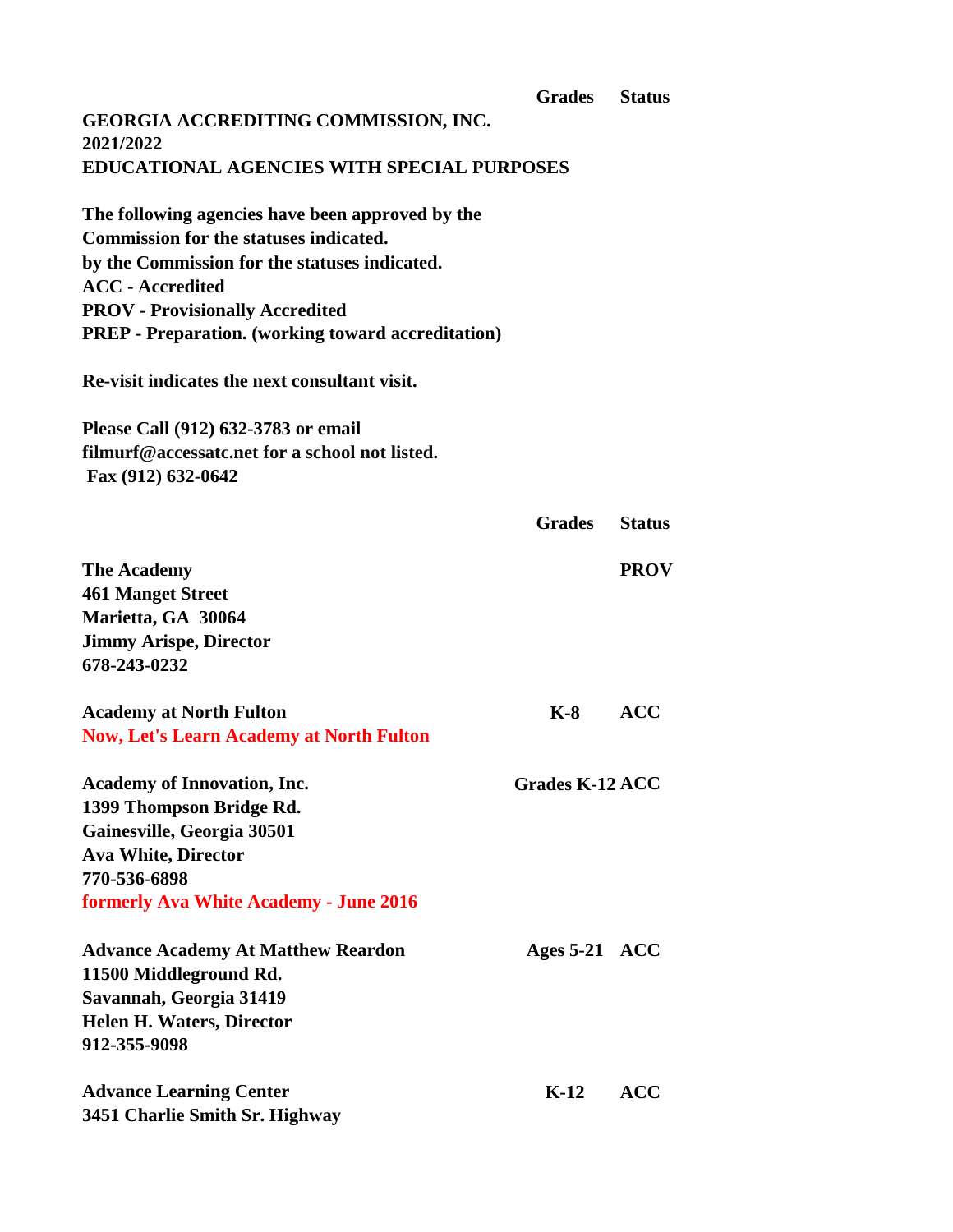**Kingsland, GA 31558 Caroline Fender, Center Manager 912-882-5327 Mailing Address**

**PO Box 2598 Kingsland, GA 31558**

| <b>Alexsander Academy</b>                  | $1-8$  | <b>ACC</b>  |
|--------------------------------------------|--------|-------------|
| <b>1090 Powers Place</b>                   |        |             |
| Alpharetta, Georgia 30009                  |        |             |
| <b>DeAnn McEntire, Director Education</b>  |        |             |
| 404-839-5910 (770-777-0475)                |        |             |
| All Kids First - Kindergarten Program      |        | <b>PREP</b> |
| 4720 Peachtree Industrial Blvd., Suite 101 |        |             |
| Berkley Lake, GA 30071                     |        |             |
| <b>Chelsea Edwards, Director</b>           |        |             |
| 678-395-7376                               |        |             |
| <b>Mailing Address</b>                     |        |             |
| 4720 Peachtree Industrial Blvd., Suite 301 |        |             |
| <b>Berkley Lake, GA 30071</b>              |        |             |
| <b>Alpharetta Tamil School*</b>            | $K-12$ | <b>ACC</b>  |
| <b>Piney Grove Middle School</b>           |        |             |
| 8135 Majors Rd.                            |        |             |
| Cumming, GA 30041                          |        |             |
| <b>Sundari Kumar, Director</b>             |        |             |
| 404-423-4876                               |        |             |
| <b>Mailing Address</b>                     |        |             |
| 1595 Peachtree Prkwy, Suite 204-140        |        |             |
| Cumming, GA 30041                          |        |             |
| <b>Ash Tree Learning School</b>            |        |             |
| <b>Renamed Savannah Legacy Academy</b>     |        |             |
| Atlanta Marathi Shala School               | $K-12$ | <b>ACC</b>  |
| <b>495 Stonebury Drive</b>                 |        |             |
| Alpharetta, GA 30005                       |        |             |
| Anjali Deshpande, Principal                |        |             |
| 678-867-0965                               |        |             |
| Atlanta Prep, LLC                          | $K-5$  | <b>ACC</b>  |
| 9 Dunwoody Park, Suite 116                 |        |             |
| Dunwoody, GA 30338                         |        |             |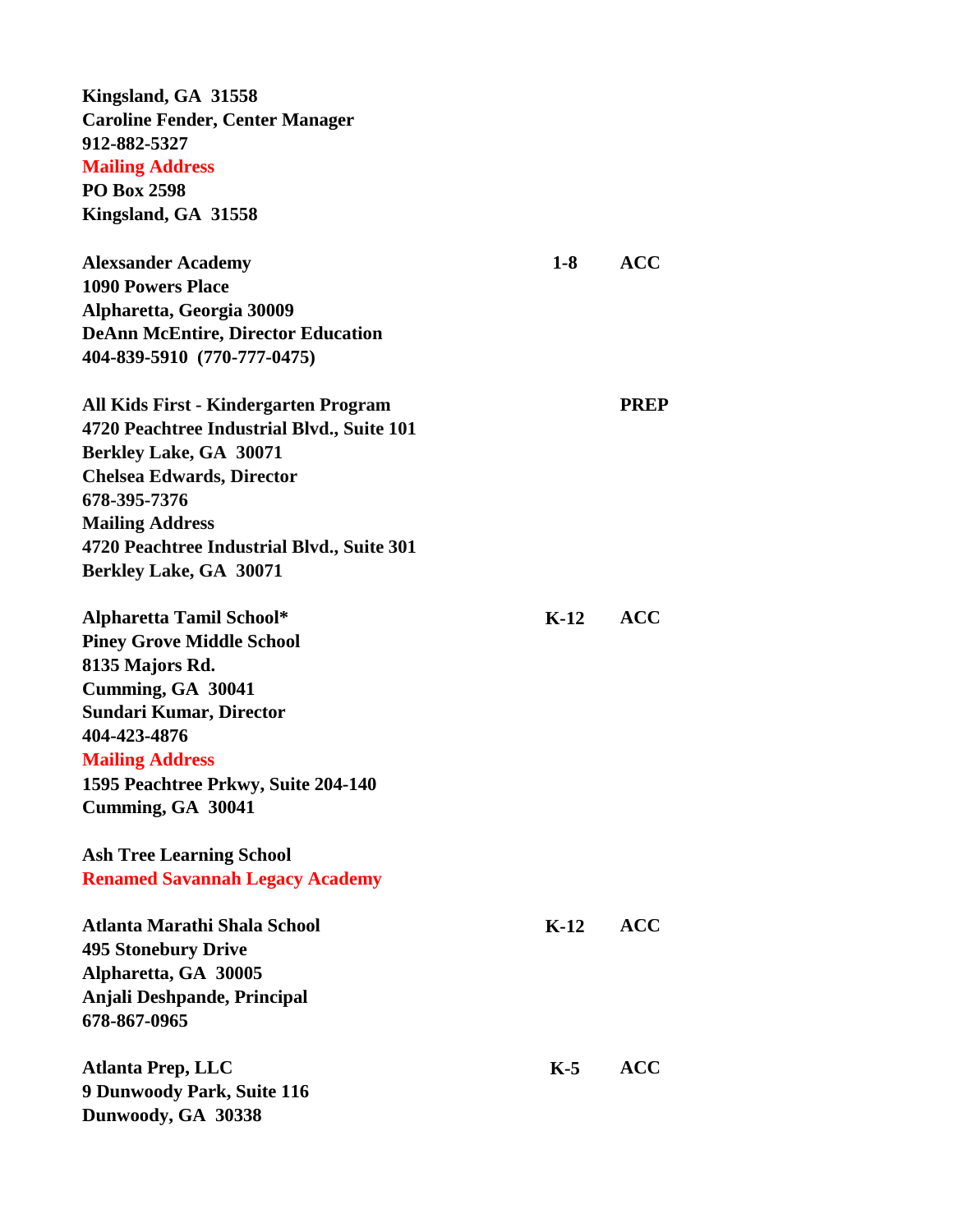**J. Rena Daniels, Director 770-508-4127**

**Ava White Academy now Academy of Innovation, Inc. - June 2016**

| <b>Balvihar Hindi School - Cobb</b>     | $K-9$           | <b>ACC</b> |
|-----------------------------------------|-----------------|------------|
| <b>Hightower Trail Middle School</b>    |                 |            |
| 3905 Post Oak Tritt Rd.                 |                 |            |
| Marietta, GA 30062                      |                 |            |
| Manojbala (Manju) Tiwari                |                 |            |
| 678-576-8513                            |                 |            |
| <b>Mailing Address</b>                  |                 |            |
| 3206 Bridge Walk Drive                  |                 |            |
| Lawrenceville, GA 30044                 |                 |            |
| <b>Balvihar Hindi School - Gwinnett</b> | $K-11$          | <b>ACC</b> |
| <b>Norcross High School</b>             |                 |            |
| <b>5300 Spalding Drive</b>              |                 |            |
| Norcross, GA 30092                      |                 |            |
| Manojbala (Manju) Tiwari                |                 |            |
| 678-576-8513                            |                 |            |
| <b>Mailing Address</b>                  |                 |            |
| 3206 Bridge Walk Drive                  |                 |            |
| Lawrenceville, GA 30044                 |                 |            |
| <b>The Bedford School</b>               | $1-9$           | <b>ACC</b> |
| 5665 Milam Road                         |                 |            |
| Fairburn, Georgia 30213                 |                 |            |
| <b>Jeff James, Director</b>             |                 |            |
| 770-774-8001                            |                 |            |
| <b>Benjamin Academy</b>                 | Ages $5-21$ ACC |            |
| 1840 Pennsylvania Avenue                |                 |            |
| McDonough, GA 30253                     |                 |            |
| <b>Dawn Delegal</b>                     |                 |            |
| 678-583-3400                            |                 |            |
| <b>Mailing Address</b>                  |                 |            |
| P.O. Box 1442                           |                 |            |
| McDonough, GA 30253                     |                 |            |
| <b>Berrien Academy PLC</b>              | $9-12$          | <b>ACC</b> |
| 1015 Exum Road                          |                 |            |
| Nashville, Georgia 31639                |                 |            |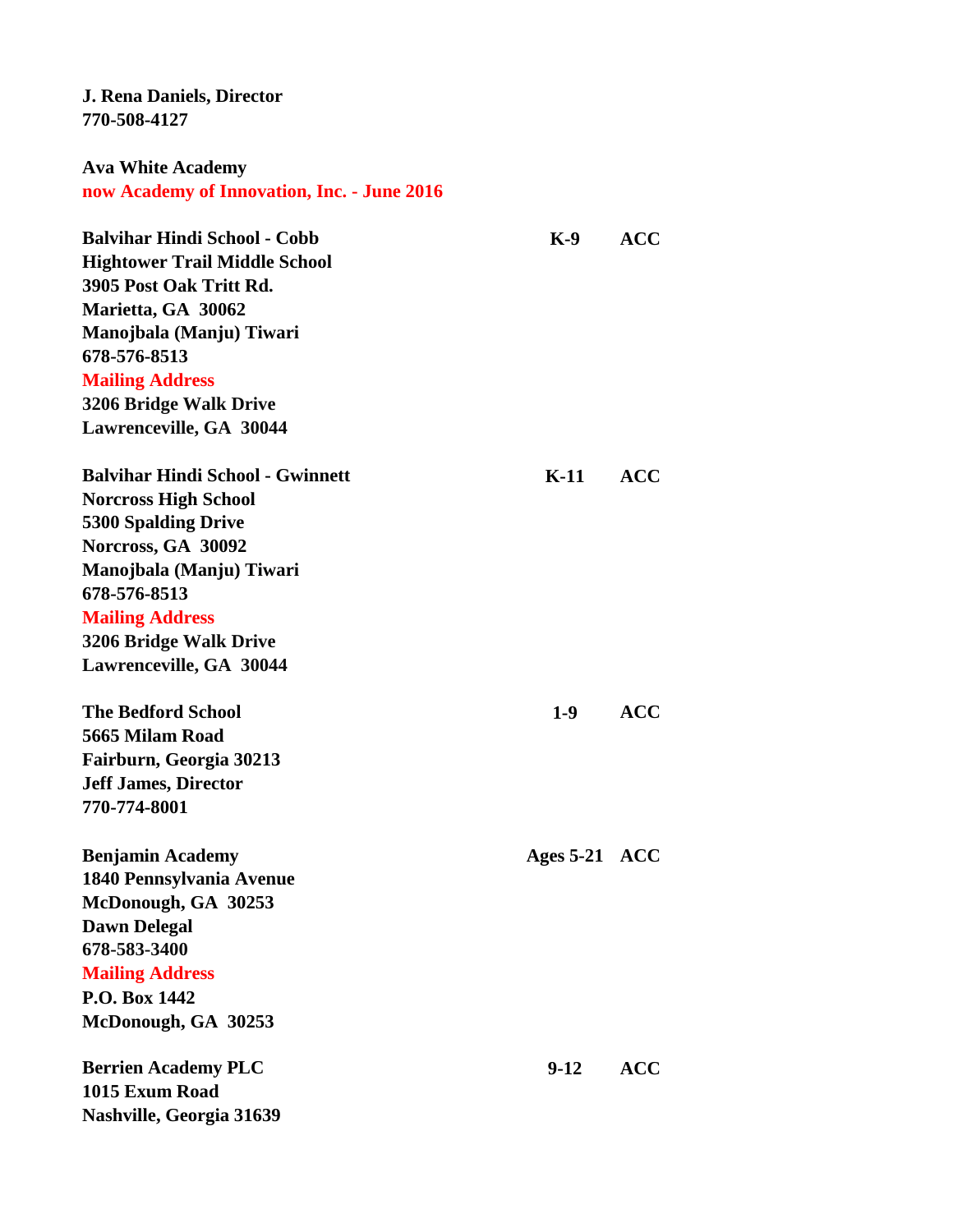**Karen Ball, Principal 229-686-2081 Braddy Preparatory - Riverdale 6-12 ACC 125 Highway 138 SE Riverdale, GA 30274 Lorraine Brooks, Director Brandon Hall School Converted to tradtional 3/16 Brookwood Christian School 1-12 ACC 4728 Wood Street Acworth, Georgia 30101 Kim Wigington, Principal 678-401-6034 CAN Academy 6-12 ACC 8 Mall Court Savannah, GA 31406 Kendra C. Carter, Director 912-355-0709 ClearWater Academy 1-12 ACC 210 Greencastle Road Tyrone, GA 30290 Heidi Johnson, Director 770-631-3650 Coastal Harbor Treatment Center 1-12 ACC 1150 Cornell Avenue Savannah, Georgia 31406 Anna Grace Waddell, Director 912-692-4250 Collective Learning Academy Ages 6-18 ACC 2715 Peachtree Road NE Atlanta, GA 30305 Rosemary Aybar 404-721-0079 The Community School 6-12 ACC 308 Clairmont Avenue Decatur, Georgia 30030**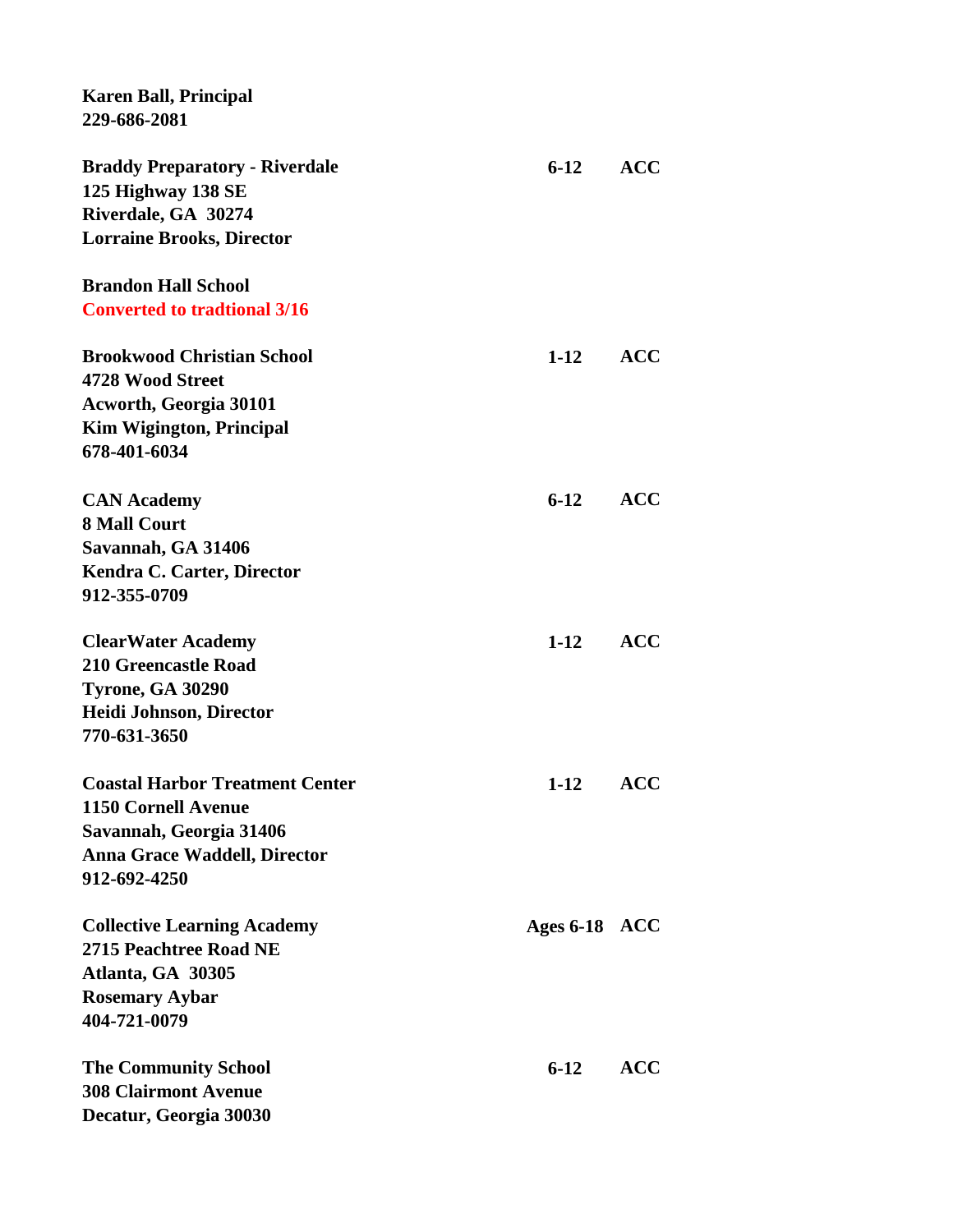| <b>Beth Champ, Director</b><br>404-308-8548                      |                  |            |
|------------------------------------------------------------------|------------------|------------|
| <b>Connections School of Atlanta</b>                             | Ages $14-21$ ACC |            |
| 1017 Edgewood Ave.                                               |                  |            |
| Atlanta, GA 30307                                                |                  |            |
| <b>Alison Auerbach, Heidi Sanders, Directors</b><br>770-853-9479 |                  |            |
| <b>CORE Community School</b>                                     | $4-12$           | <b>ACC</b> |
| 203 Woodpark Place, Building A                                   |                  |            |
| Woodstock, GA 30188                                              |                  |            |
| <b>Dymond Jones</b>                                              |                  |            |
| 770-704-9144                                                     |                  |            |
| <b>Cumberland Academy of Georgia</b>                             | $4 - 12$         | <b>ACC</b> |
| 650 Mt. Vernon Hwy. N.E.                                         |                  |            |
| Atlanta, Georgia 30328                                           |                  |            |
| Debbi K. Scarborough, Director                                   |                  |            |
| 404-835-9000                                                     |                  |            |
| <b>Cumming Tamil School</b>                                      | $K-12$ ACC       |            |
| <b>585 Peachtree Parkway</b>                                     |                  |            |
| Cumming, GA 30041                                                |                  |            |
| Deepa Akilan                                                     |                  |            |
| 770-781-2264                                                     |                  |            |
| <b>Dinoff School, The</b>                                        | $K-12$           | <b>ACC</b> |
| 128 N. 5th Street                                                |                  |            |
| <b>Griffin, Ga. 30223</b>                                        |                  |            |
| <b>Lesley Dinoff, Center Manager</b>                             |                  |            |
| 678-603-1056, C 678-603-6709                                     |                  |            |
| moved from NTEC 3-14                                             |                  |            |
| <b>Dominion Leadership Academy</b>                               | $K-12$           | <b>ACC</b> |
| <b>30 Gross Lake Parkway</b>                                     |                  |            |
| Covington, GA 30014                                              |                  |            |
| Zakkiya Freeman, Director                                        |                  |            |
| 404-793-1044                                                     |                  |            |
| <b>Elite Minds</b>                                               | $4 - 10$         | <b>ACC</b> |
| 320 East Montgomery Crossroads, #15                              |                  |            |
| Savannah, GA 31406                                               |                  |            |
| <b>Tracey L. Sapp</b>                                            |                  |            |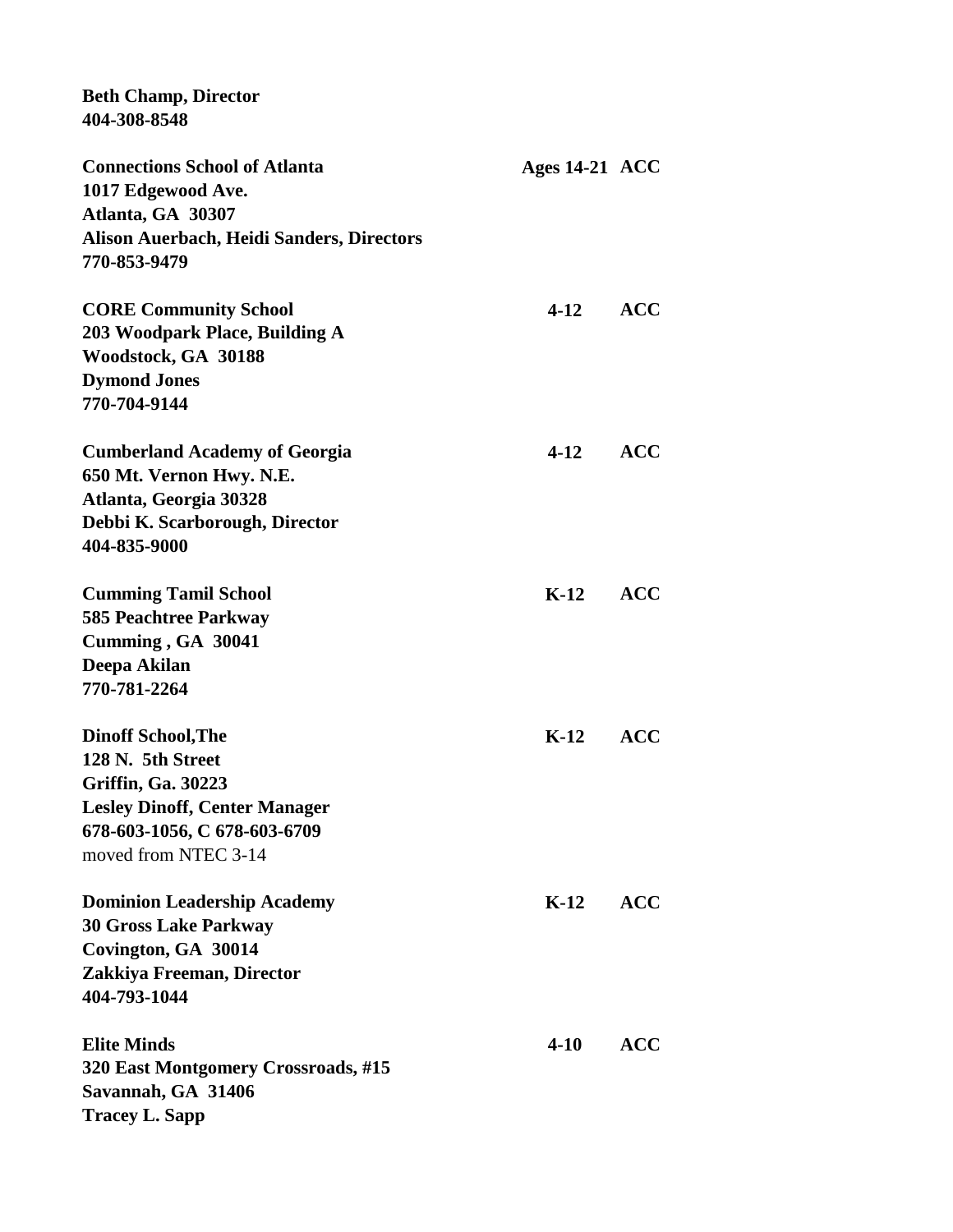## **912-332-2595**

| <b>Ellis Center</b>                      | $K-12$  | <b>ACC</b> |
|------------------------------------------|---------|------------|
| 739 West Peachtree NW                    |         |            |
| Atlanta, GA 30308                        |         |            |
| <b>Katina Dunkerly</b>                   |         |            |
| 678-973-0483                             |         |            |
| <b>The Fitting Academy</b>               | $K-5$   | <b>ACC</b> |
| 3700 Market Street, Building B           |         |            |
| Clarkston, GA 30021                      |         |            |
| <b>Brittni Williams, Director</b>        |         |            |
| 678-585-1451                             |         |            |
| <b>Georgia Youth Academy</b>             | $6-12$  | <b>ACC</b> |
| <b>211 Goose Hollow Road</b>             |         |            |
| Reynolds, GA 31076                       |         |            |
| <b>Marcus Green, Director</b>            |         |            |
| 478-847-2403                             |         |            |
| <b>The German School of Atlanta</b>      | $K-12$  | <b>ACC</b> |
| 825 Terrell Mill Rd.                     |         |            |
| Marietta, GA 30068                       |         |            |
| <b>Susanne Farber Estrella, Director</b> |         |            |
| 770-670-2908                             |         |            |
| <b>Mailing Address</b>                   |         |            |
| <b>PO Box 2548</b>                       |         |            |
| Stockbridge, Ga. 30281                   |         |            |
| <b>The Global Village School</b>         | $6 - 8$ | <b>ACC</b> |
| <b>205 Sycamore Street</b>               |         |            |
| Decatur, GA 30030                        |         |            |
| <b>Amy Pelissero, Director</b>           |         |            |
| 404-371-0107                             |         |            |
| <b>Mailing Address</b>                   |         |            |
| <b>PO Box 1548</b>                       |         |            |
| Decatur, GA 30031                        |         |            |
| <b>GRACEPOINT School, Inc.</b>           | $1 - 8$ | <b>ACC</b> |
| <b>570 Piedmont Road</b>                 |         |            |
| Marietta, GA 30066                       |         |            |
| <b>Joy Wood, Director</b>                |         |            |
| 678-709-6634                             |         |            |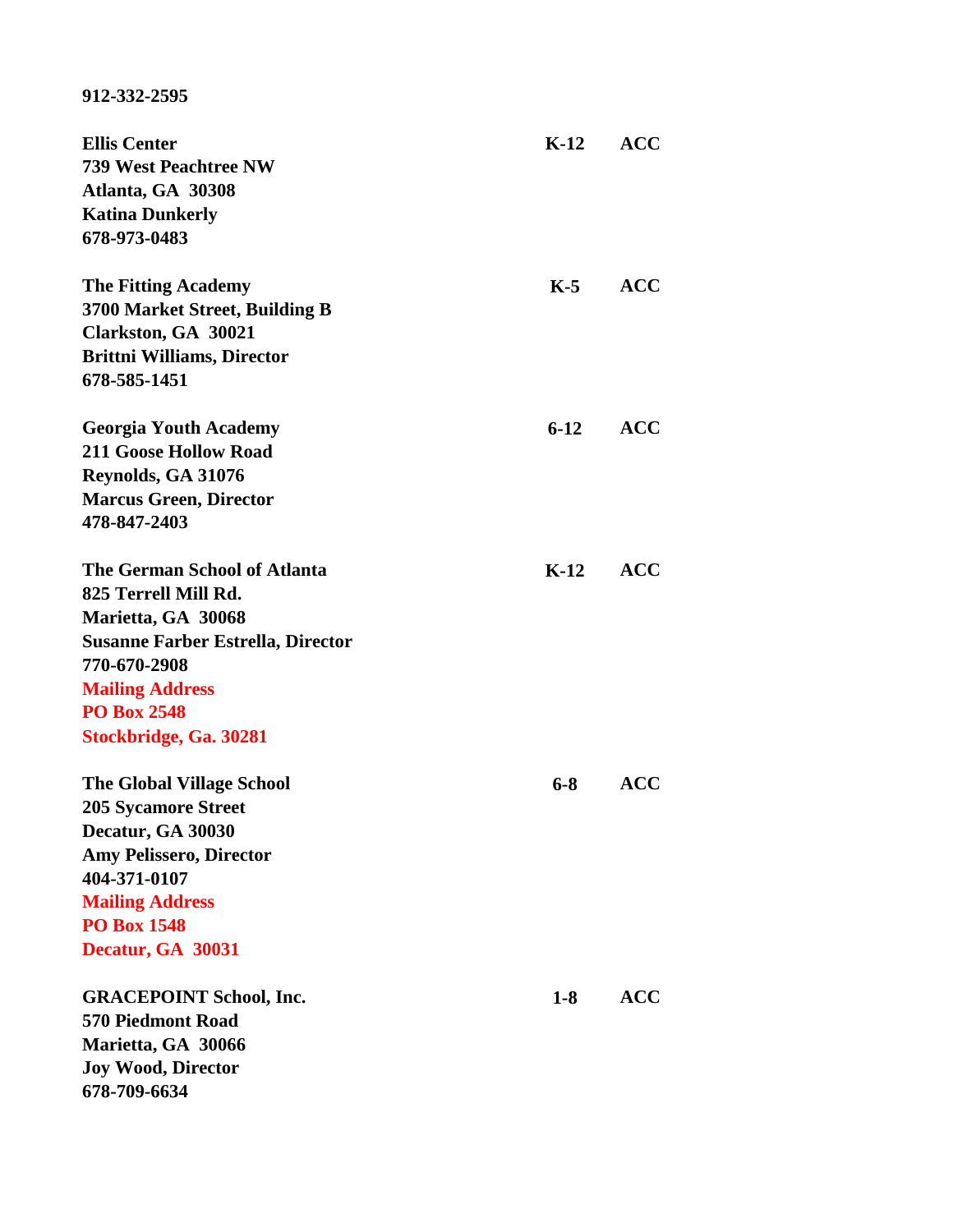**The Grant Academy 1-9 ACC 102 Springfield Drive Woodstock, GA 30188 Melissa Wright 770-926-7827**

| <b>Heart of Hope Academy at The Elaine Clark Center</b><br>5130 Peachtree Ind. Blvd | Ages $6-22$ ACC |  |
|-------------------------------------------------------------------------------------|-----------------|--|
| Chamblee, Georgia 30341-2722                                                        |                 |  |
| <b>Beth Schmehling Cook, Director</b>                                               |                 |  |
| 770-458-3251                                                                        |                 |  |
| Hirsch Academy, The                                                                 | Grades K-8 ACC  |  |
| <b>705 South Candler Street</b>                                                     |                 |  |
| Decatur, Georgia 30030                                                              |                 |  |
| Leeke Cetten Smith Diverter                                                         |                 |  |

**Leslie Cotton-Smith, Director 404-378-9706**

| <b>Hope Springs Christian Learning Center</b><br>1239 Braselton Hwy. | Grades 2-8 ACC  |      |
|----------------------------------------------------------------------|-----------------|------|
| Lawrenceville, Ga. 30043<br><b>Sharon Anthony, Director</b>          |                 |      |
| 678-442-8785                                                         |                 |      |
| <b>The Joseph Sams School</b>                                        | $K-12$          | ACC. |
| <b>280 Brandywine Boulevard</b>                                      |                 |      |
| <b>Fayetteville, Georgia 30214</b>                                   |                 |      |
| <b>Amy Murry, Director</b>                                           |                 |      |
| 770-461-5894                                                         |                 |      |
| <b>The Joy House Academy</b>                                         | Grades 6-12 ACC |      |

**17 Enduring Way Jasper, Georgia 30143 Ron Rucker, Director 706-253-7569**

**Kaleidoscope ABA 1-5 ACC 1160 Grimes Bridge Rd. SUITE G Roswell, GA 30075 Karen Simmons, Director 770-993-7008**

**The Korean-American School of Atlanta Ages 4-18 ACC**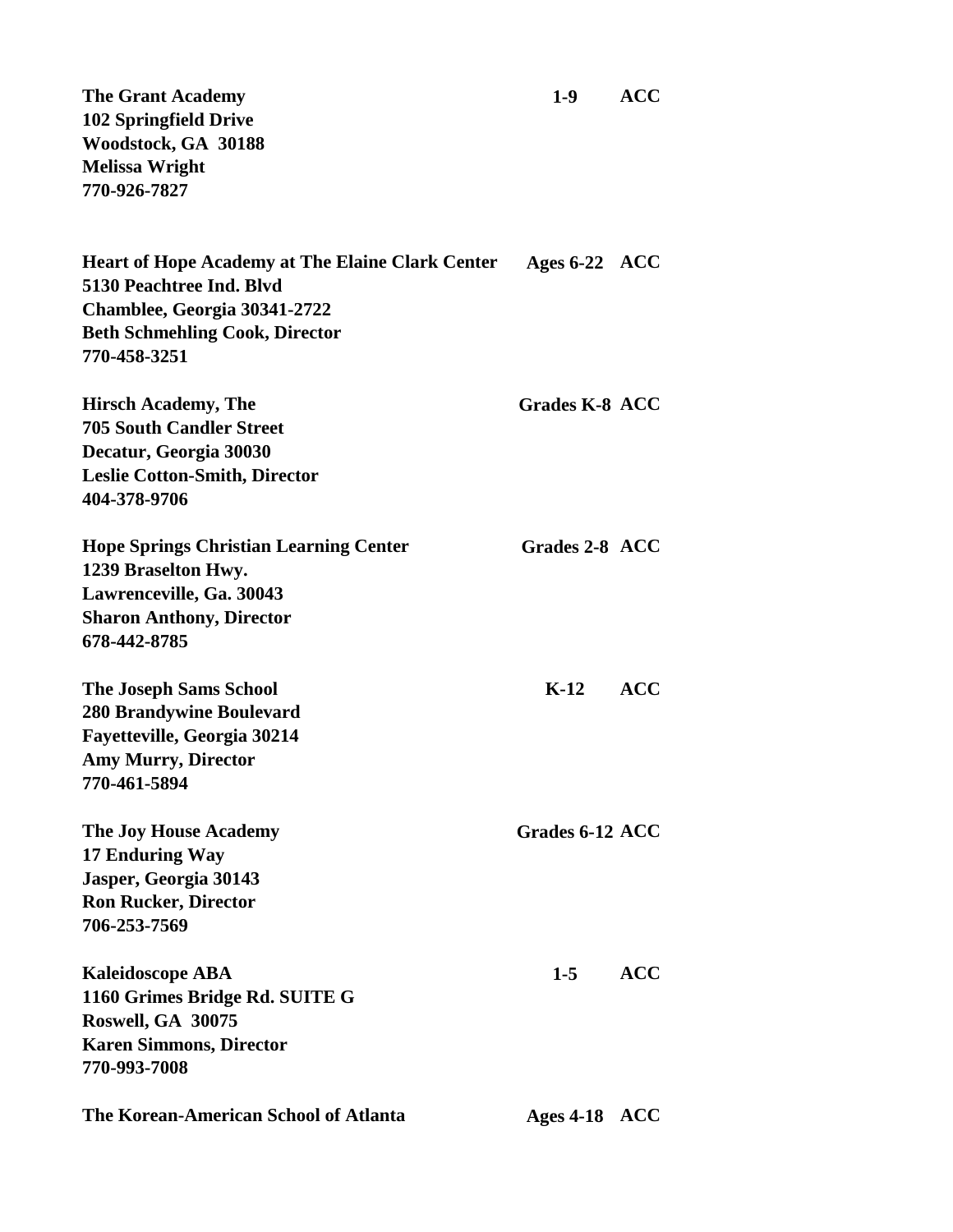| 3460 Summit Ridge Parkway, Suite 302<br>Duluth, GA 30096<br>Kim Hyun-kyung, Director                   |                 |            |  |
|--------------------------------------------------------------------------------------------------------|-----------------|------------|--|
| 770-495 1901                                                                                           |                 |            |  |
| Let's Learn Academy at North Fulton<br><b>Academy at North Fulton</b><br>11660 Alpharetta Hwy. Ste.320 | $K-12$          | <b>ACC</b> |  |
| Roswell, GA 30076                                                                                      |                 |            |  |
| <b>Shelly Margow, Director</b><br>770-754-0085                                                         |                 |            |  |
| <b>Lighthouse Care Center of Augusta</b><br><b>3100 Perimeter Parkway</b>                              | $3-12$          | <b>ACC</b> |  |
| Augusta, Georgia 30909<br><b>Shayna Clark, Director</b><br>706-651-0005                                |                 |            |  |
| <b>Lilburn Tamil School</b><br><b>1505 Boomer Circle</b>                                               | $K-12$          | <b>ACC</b> |  |
| Suwanee, GA 30024<br>Dr. Ravi Palaniappan<br>678-799-1212                                              |                 |            |  |
| <b>Lindamood-Bell Learning Processes Center</b>                                                        | $K-12$          | <b>ACC</b> |  |
| 4401 Northside Parkway, Ste. 150                                                                       |                 |            |  |
| Atlanta, Georgia, 30327<br><b>Laura Beecher, Director</b>                                              |                 |            |  |
| 770-850-0612                                                                                           |                 |            |  |
| <b>The Link School</b>                                                                                 | Ages $6-21$ ACC |            |  |
| <b>3891 Nance Road</b>                                                                                 |                 |            |  |
| Acworth, GA 30101<br>Rebecca Sartain                                                                   |                 |            |  |
| 404-558-9809                                                                                           |                 |            |  |
|                                                                                                        |                 |            |  |
| <b>The Loom School</b>                                                                                 | $K-8$           | <b>ACC</b> |  |
| <b>1894 Ludovie Lane</b>                                                                               |                 |            |  |
| Decatur, GA 30033                                                                                      |                 |            |  |
| <b>Katrina Todd, Director</b><br>470-891-5825                                                          |                 |            |  |
| <b>MDE School</b>                                                                                      | $K-8$           | <b>ACC</b> |  |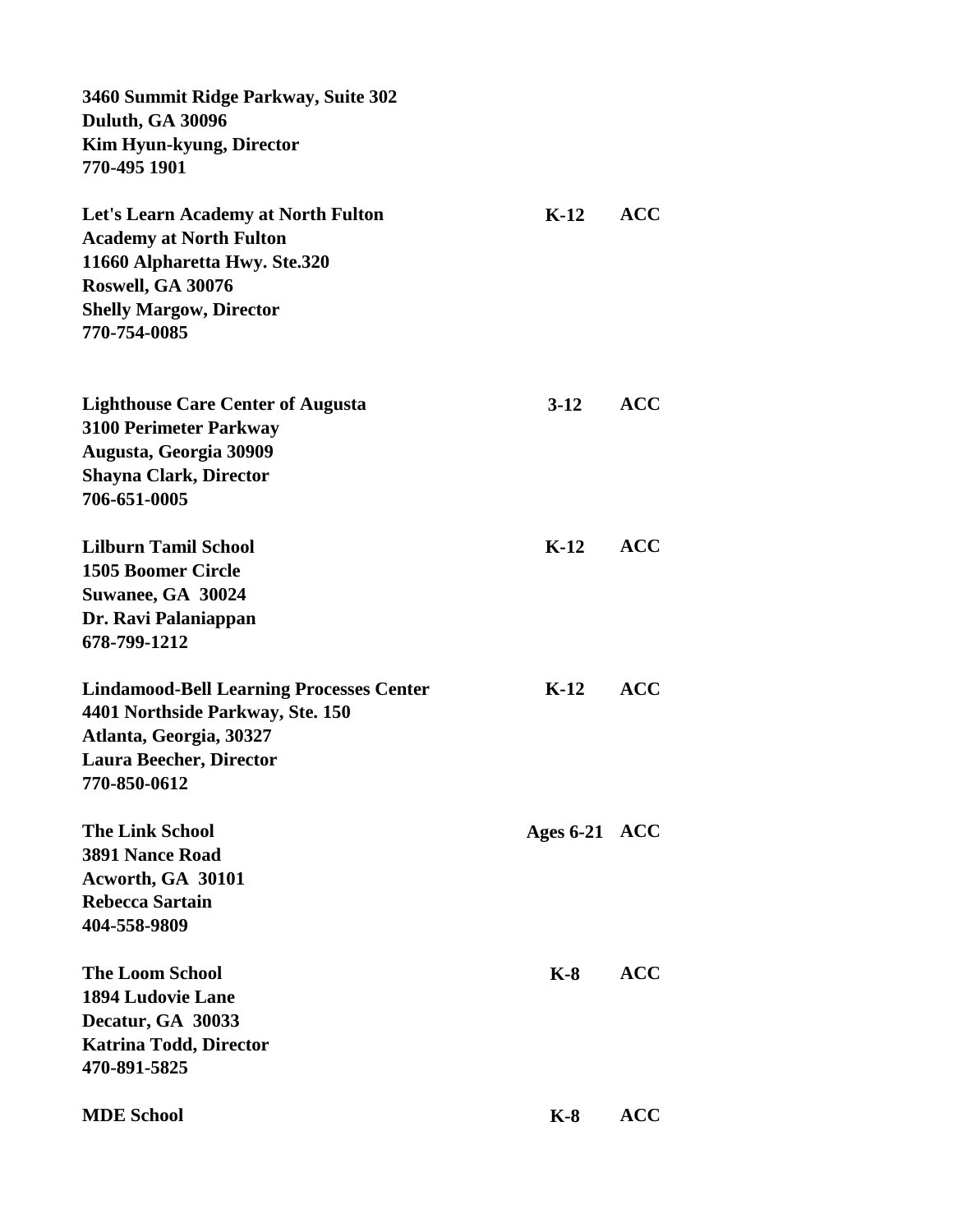| 1517 Johnson Ferry Road Suite 100          | <b>Ages 5-21</b> |            |
|--------------------------------------------|------------------|------------|
| Marietta, Ga. 30062                        |                  |            |
| <b>Mindy Elkan, Director</b>               |                  |            |
| 770-971-4633                               |                  |            |
|                                            |                  |            |
| <b>Marietta Tamil School</b>               | $K-7$            | <b>ACC</b> |
| <b>Hightower Trail Middle School</b>       |                  |            |
| 3905 Post Oak Tritt Rd.                    |                  |            |
| Marietta, GA 30062                         |                  |            |
| <b>Balakrishnan Ramasubbu</b>              |                  |            |
| 404-849-0868                               |                  |            |
| <b>Mailing Address</b>                     |                  |            |
| 2214 Blackwell Chase Ct,                   |                  |            |
| Marietta, GA 30062                         |                  |            |
|                                            |                  |            |
| <b>Masonic Learning Center</b>             | $2 - 12$         | <b>ACC</b> |
| <b>1417 Nottingham Drive</b>               |                  |            |
| Macon, Ga. 31208-4183                      |                  |            |
| <b>Shannon Mars, Director</b>              |                  |            |
| 478-743-5154                               |                  |            |
|                                            |                  |            |
| <b>Miller's Military Academy</b>           | Grades 1-12 ACC  |            |
| 6133 Redan Road                            |                  |            |
| Lithonia, Ga 30058                         |                  |            |
| Lt. Gabriel Miller, III Director           |                  |            |
| 770-484-8850                               |                  |            |
|                                            |                  |            |
| <b>New Heights Academy</b>                 | $1-12$           | <b>ACC</b> |
| 6225 Atlanta Highway Suite 110             |                  |            |
| Alpharetta, GA 30004                       |                  |            |
| <b>Vivian Gesualdi</b>                     |                  |            |
| 770-912-3875                               |                  |            |
|                                            |                  |            |
| <b>Our World of HOPE Park School</b>       | $K-12$           | <b>ACC</b> |
| 2251 Highway $42 N$                        |                  |            |
| McDonough, GA 30253                        |                  |            |
| <b>Karla Navarro, Educational Director</b> |                  |            |
| 231-360-3469                               |                  |            |
|                                            |                  |            |
| <b>The Piedmont School of Atlanta</b>      | K-12             | <b>ACC</b> |
| 4484 Peachtree Rd. NE                      |                  |            |
| Atlanta, GA 30319                          |                  |            |
| <b>Catherine Trapani, Director</b>         |                  |            |
| 404-382-8200                               |                  |            |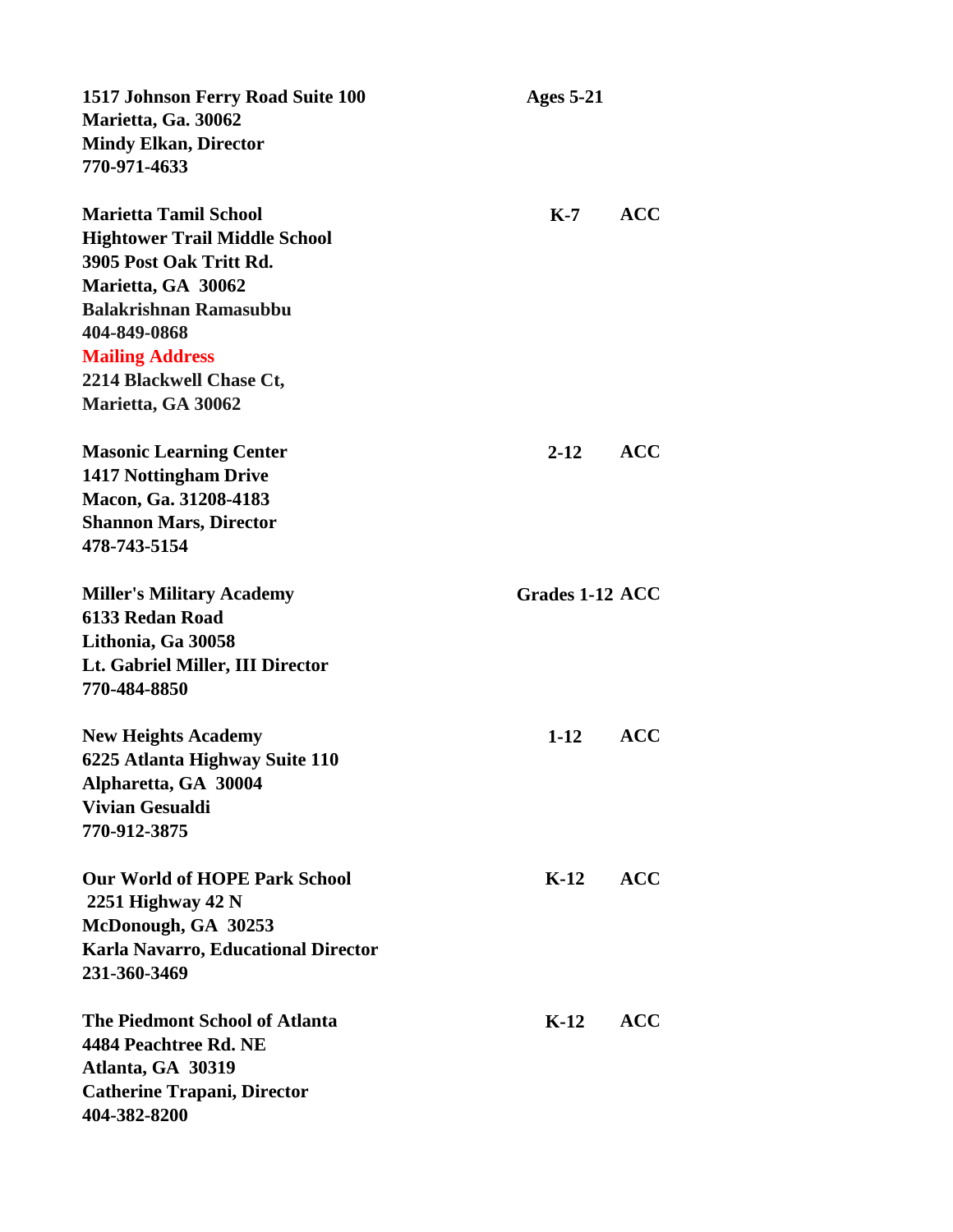| <b>Porter Academy</b><br>200 Cox Road<br>Roswell, Georgia 30075<br><b>Lynn Schoeneck, Director</b><br>770-594-1313                                                                 | $K-8$           | <b>ACC</b> |
|------------------------------------------------------------------------------------------------------------------------------------------------------------------------------------|-----------------|------------|
| <b>Roosevelt Warm Springs Academic Services</b><br><b>6135 Roosevelt Highway</b><br>Warm Springs, Georgia 31830-1000<br><b>Lee Brinkley Bryan, Director</b><br>706-655-5000        | Ages $18+$ ACC  |            |
| <b>Sage School</b><br>800 Satellite Blvd.<br><b>Suwanee, Ga. 30024</b><br><b>Angela Patton, Director</b><br>678-318-3588                                                           | $K-8$           | <b>ACC</b> |
| <b>Savannah Legacy Academy</b><br>1010 East 36th Street<br>Savannah, Georgia 31401<br>Dr. Morris Brown, Headmaster<br>912-651-9662<br><b>Formerly Ash Tree Learning School</b>     | $K-8$           | <b>ACC</b> |
| <b>Shepherd's Hill Academy</b><br>2200 Price Road<br>Martin, Georgia 30557<br><b>Steve Schyck, Director</b><br>706-779-5736                                                        | Grades 7-12 ACC |            |
| <b>Sound Start</b><br>5414 Skidaway Road<br>Savannah, Georgia 31406<br><b>Beth Larrimore, Director</b><br>912-355-4601                                                             | Ages 2 to 6 ACC |            |
| <b>Southern Raised Learning</b><br><b>201 South Peachtree Parkway</b><br>Peachtree City, GA 30269<br><b>Meredith Rosenberg, Director</b><br>678-770-4132<br><b>Mailing address</b> | $K-5$           | <b>ACC</b> |